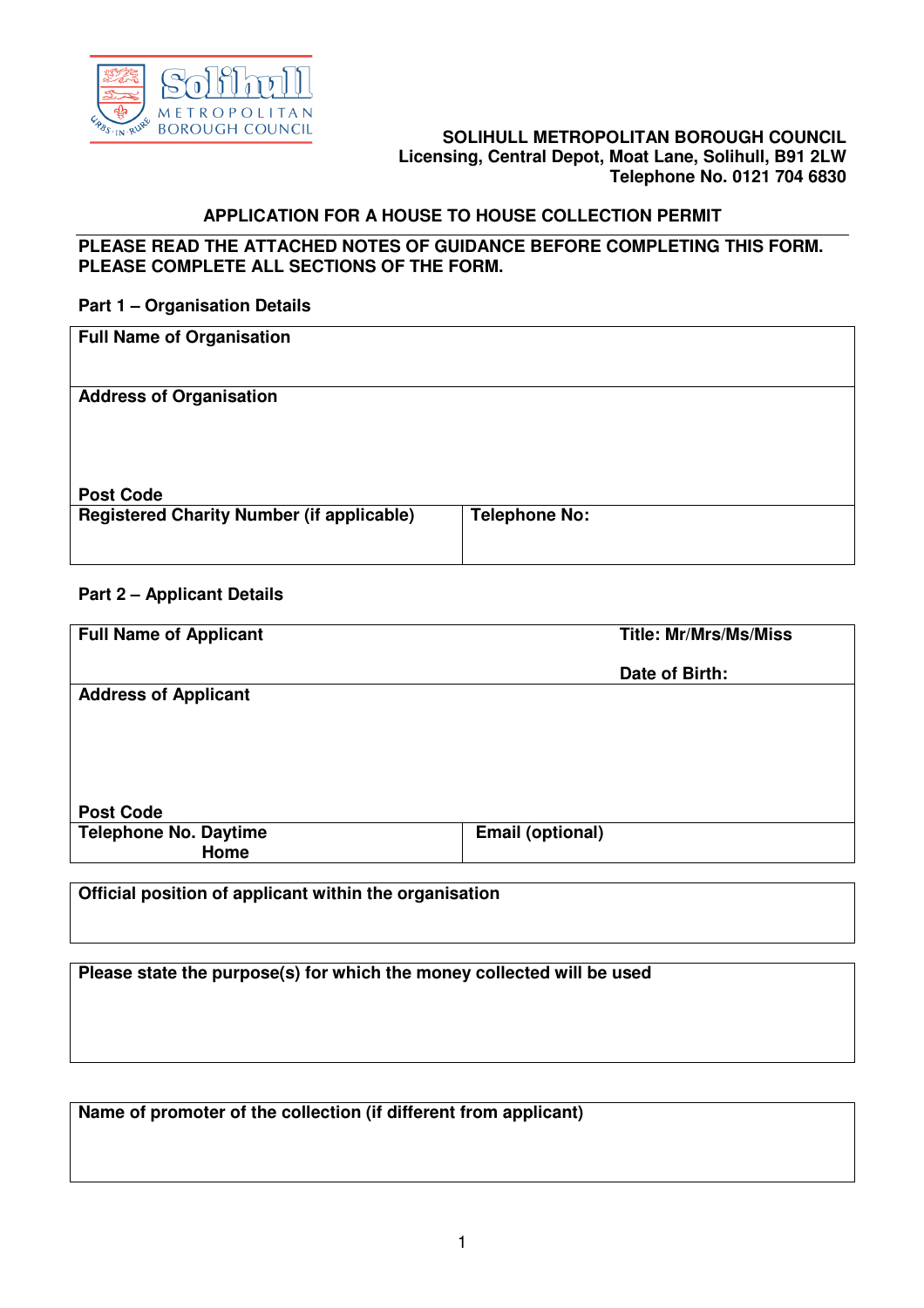## **Part 3 – Collection Details**

| <b>Preferred date of collection</b>              |  |
|--------------------------------------------------|--|
| Alternative date(s)                              |  |
| Dates when a collection would NOT be<br>suitable |  |

| Please tick the areas in which you would like to collect. |                       | Please tick √ |
|-----------------------------------------------------------|-----------------------|---------------|
| <b>Central Solihull</b>                                   | <b>Shirley</b>        |               |
| <b>Knowle</b>                                             | <b>Dorridge</b>       |               |
| <b>Hampton in Arden</b>                                   | <b>Balsall Common</b> |               |
| <b>Meriden</b>                                            | <b>Cheswick Green</b> |               |
| Olton                                                     | <b>Hockley Heath</b>  |               |
| <b>Dickens Heath</b>                                      | <b>Hobs Moat</b>      |               |
| <b>Dovehouse Parade</b>                                   | <b>Prospect Lane</b>  |               |
| <b>Solihull Lodge</b>                                     | <b>Marston Green</b>  |               |
| <b>Castle Bromwich</b>                                    | Kingshurst            |               |
| <b>Chelmsley Wood</b>                                     |                       |               |

**Please state the approximate number of collectors you intend to use**

**If you are a "professional fundraiser" or a "commercial participator" please confirm that a**  written agreement exists in accordance with The Charitable Institutions (Fundraising) **Regulations 1994. A copy of the agreement should be enclosed.** 

| Signature of<br>applicant |  |
|---------------------------|--|
| <b>Date</b>               |  |

| $\overrightarrow{U}$ Data<br><b>Protection</b> | The information you supply will be used by Licensing to assess and administer your application for<br>a House to House Collection Permit. It may be shared with other Divisions of the Council and<br>external organisations including the Police for this purpose. Your information may also be shared<br>with other council services and partner organisations to ensure your records are kept accurate and<br>help us to identify services you may be entitled to or interested in. For further details of how we<br>may use your information contact Licensing on tel: 0121 704 6830 |
|------------------------------------------------|------------------------------------------------------------------------------------------------------------------------------------------------------------------------------------------------------------------------------------------------------------------------------------------------------------------------------------------------------------------------------------------------------------------------------------------------------------------------------------------------------------------------------------------------------------------------------------------|